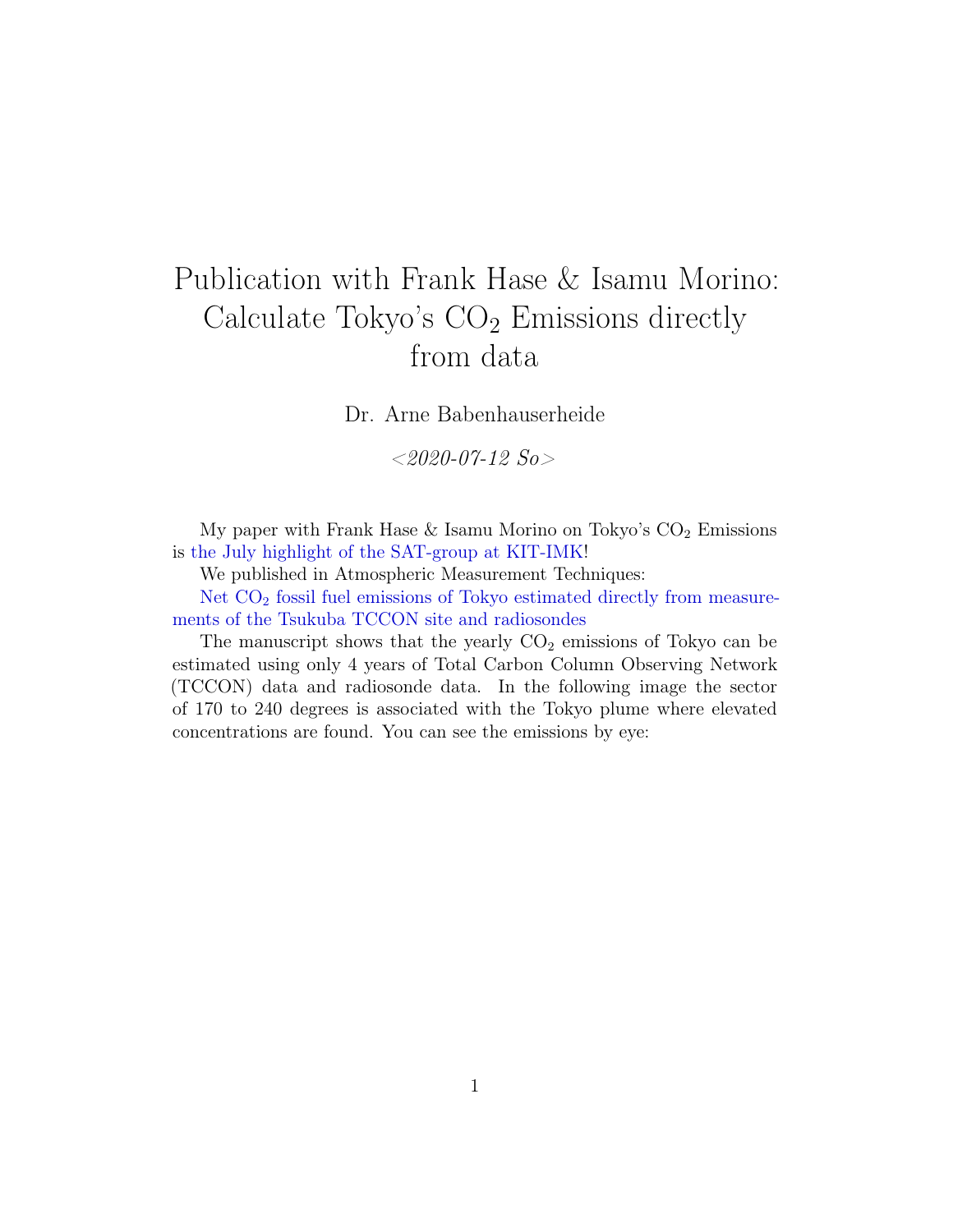

We separated the measured concentrations by wind direction and calculated the difference between wind received from Tokyo and wind received from background directions like the open ocean. This gives an estimate of the  $CO<sub>2</sub>$  emissions of Tokyo.

We estimate the average yearly carbon dioxide emissions from the area of Tokyo to be 70±21±6 MtC yr−1 between 2011 and 2016.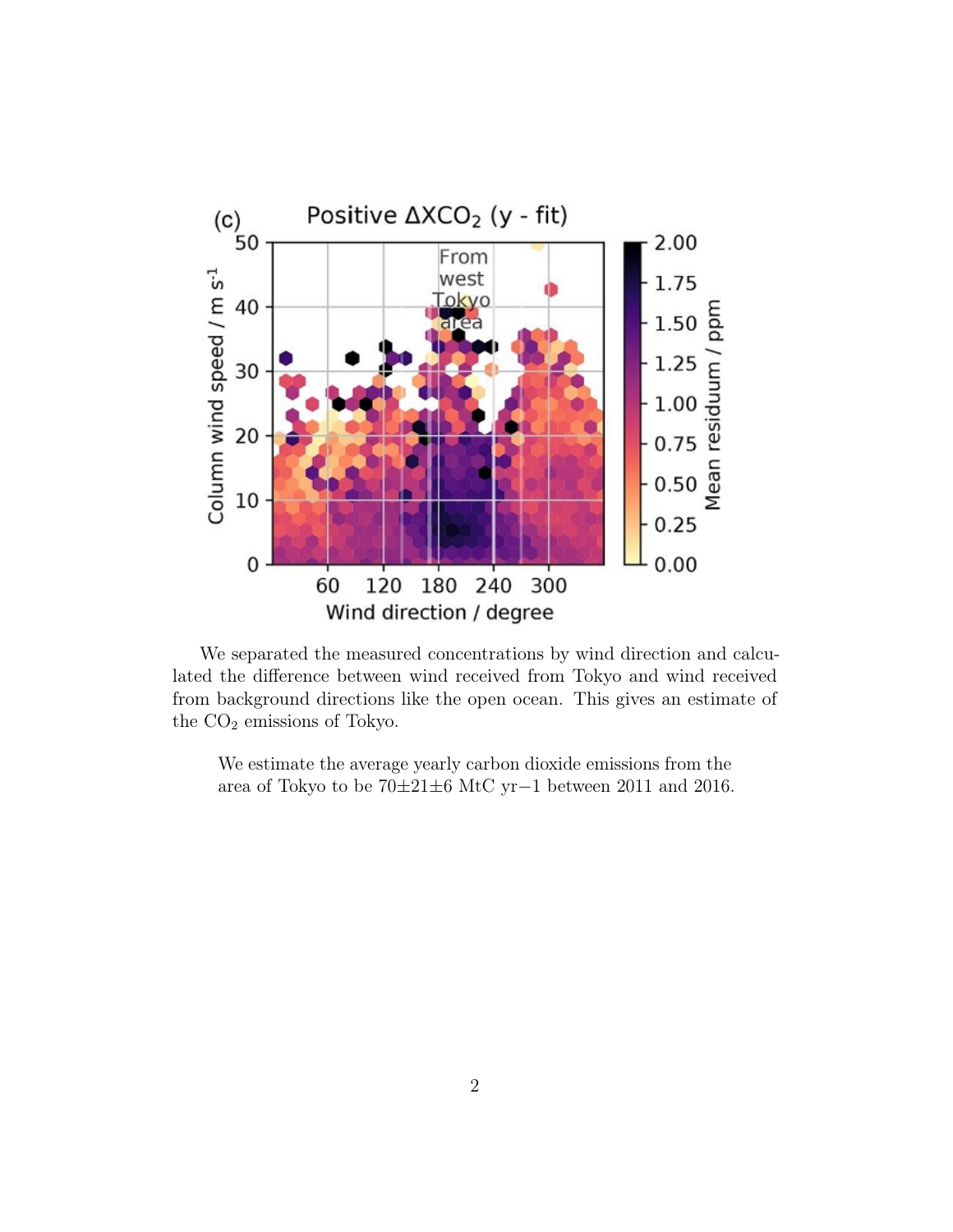

There's one catch: We can measure only by day, because the TCCON site measures the absorption due to atmospheric  $CO<sub>2</sub>$  in direct sunlight. Since emissions by night are typically lower, the real emissions will be somewhat less than what we estimate, but there is no reliable data on that effect in Tokyo, therefore it's not part of our results (but naturally noted as limitation in the paper).

The uncertainty can be reduced by using more complex methods, as for example done by the [Global Carbon Project.](https://www.globalcarbonproject.org/) The method we used however is so much simplified that it can be replicated by anyone with a laptop, a TCCON station in a good position near a megacity, and a standard site with meteorological sondes in the vicinity.

Having setup a full global transport model for the calculation of greenhouse gas emission and takeup during my PhD (see [my PhD defense; posters](https://www.draketo.de/deutsch/physik/verteidigung-doktorarbeit) [are in English\)](https://www.draketo.de/deutsch/physik/verteidigung-doktorarbeit), I consider it hard to overstate how much this simplifies sanity-checking some of the data used in  $CO<sub>2</sub>$  emission trading.

Also we should put this precise ground-data to much more use  $-$  we can also see signatures in there that might match the nearby ecospheric drawdown, and these should really be checked: